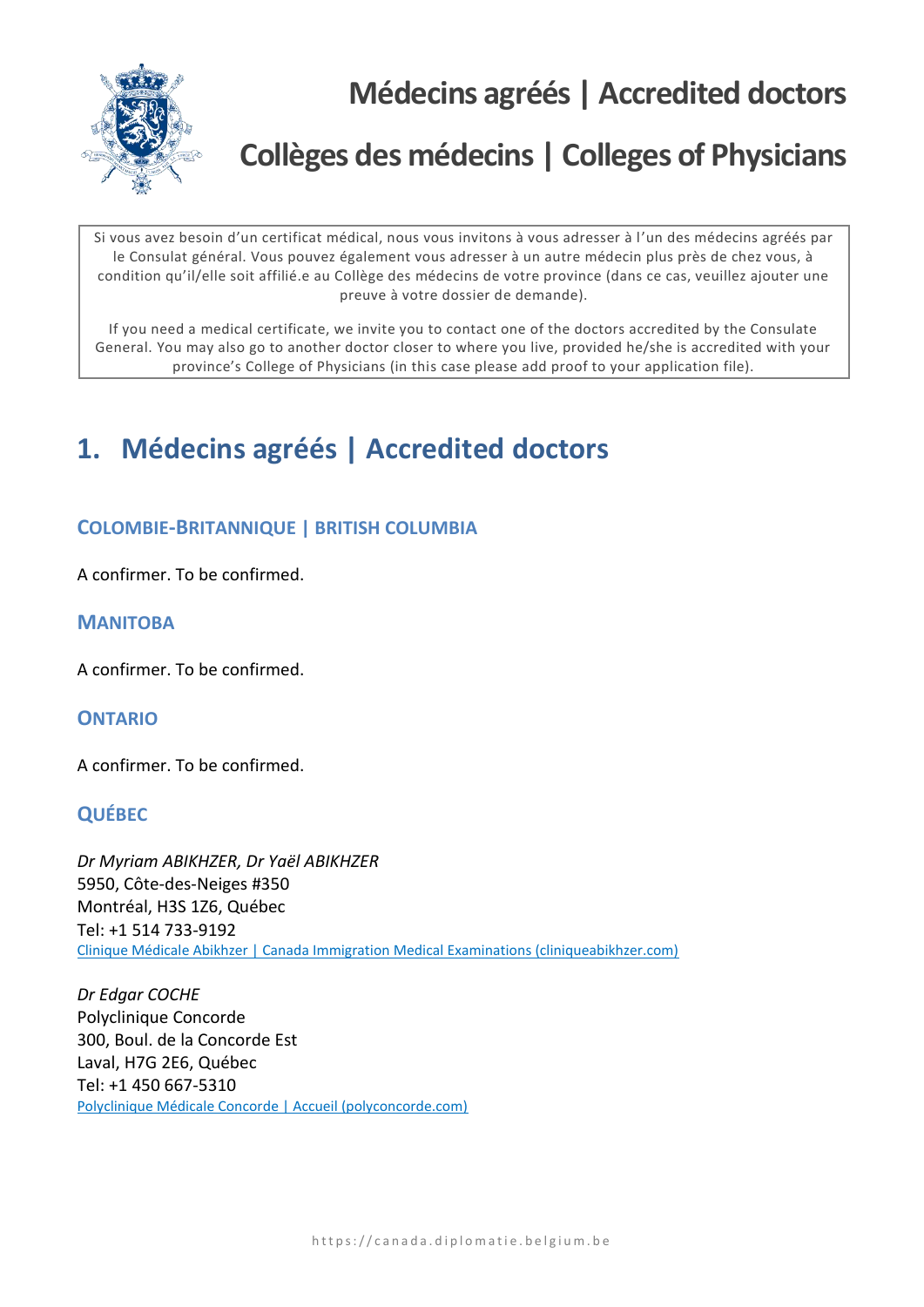*Clinique Médecine industrielle – Groupe Santé Medisys*  3165, Chemin Saint-Louis #410 Québec (Ste-Foy), G1W 4R4, Québec Tel: +1 418 681-0167 / 1 800 499-1394 [Groupe Santé Medisys | Clinique médicale \(bonjour-sante.ca\)](https://bonjour-sante.ca/uno/clinique/groupesmedisys)

## **2. Collèges des Médecins | Colleges of Physicians**

**ALBERTA** College of Physicians & Surgeons of Alberta [https://search.cpsa.ca](https://search.cpsa.ca/)

**COLOMBIE-BRITANNIQUE | BRITISH COLUMBIA** College of Physicians & Surgeons of British Columbia <https://www.cpsbc.ca/public/registrant-directory>

## **ILE DU PRINCE EDOUARD | PRINCE EDWARD ISLAND**

College of Physicians & Surgeons of Prince Edward Island <https://www.cpspei.ca/public-info/physician-search-2/>

**MANITOBA** College of Physicians & Surgeons of Manitoba <http://member.cpsm.mb.ca/Practitioner/Index>

**NOUVEAU-BRUNSWICK | NEW BRUNSWICK** College of Physicians and Surgeons of New Brunswick <https://cpsnb.org/en/find-physicians/medical-directory>

### **NOUVELLE-ÉCOSSE | NOVA SCOTIA**

College of Physicians and Surgeons of Nova Scotia [https://cpsns.ns.ca](https://cpsns.ns.ca/)

**NUNAVUT** Ministère de la Santé et des Services sociaux | Department of Health & Social Services [http://www.nunavut-physicians.gov.nu.ca](http://www.nunavut-physicians.gov.nu.ca/) <https://www.gov.nu.ca/fr/sante>

**ONTARIO** College of Physicians and Surgeons of Ontario www.cpso.on.ca

**QUÉBEC** Collège des Médecins <http://www.cmq.org/bottin>